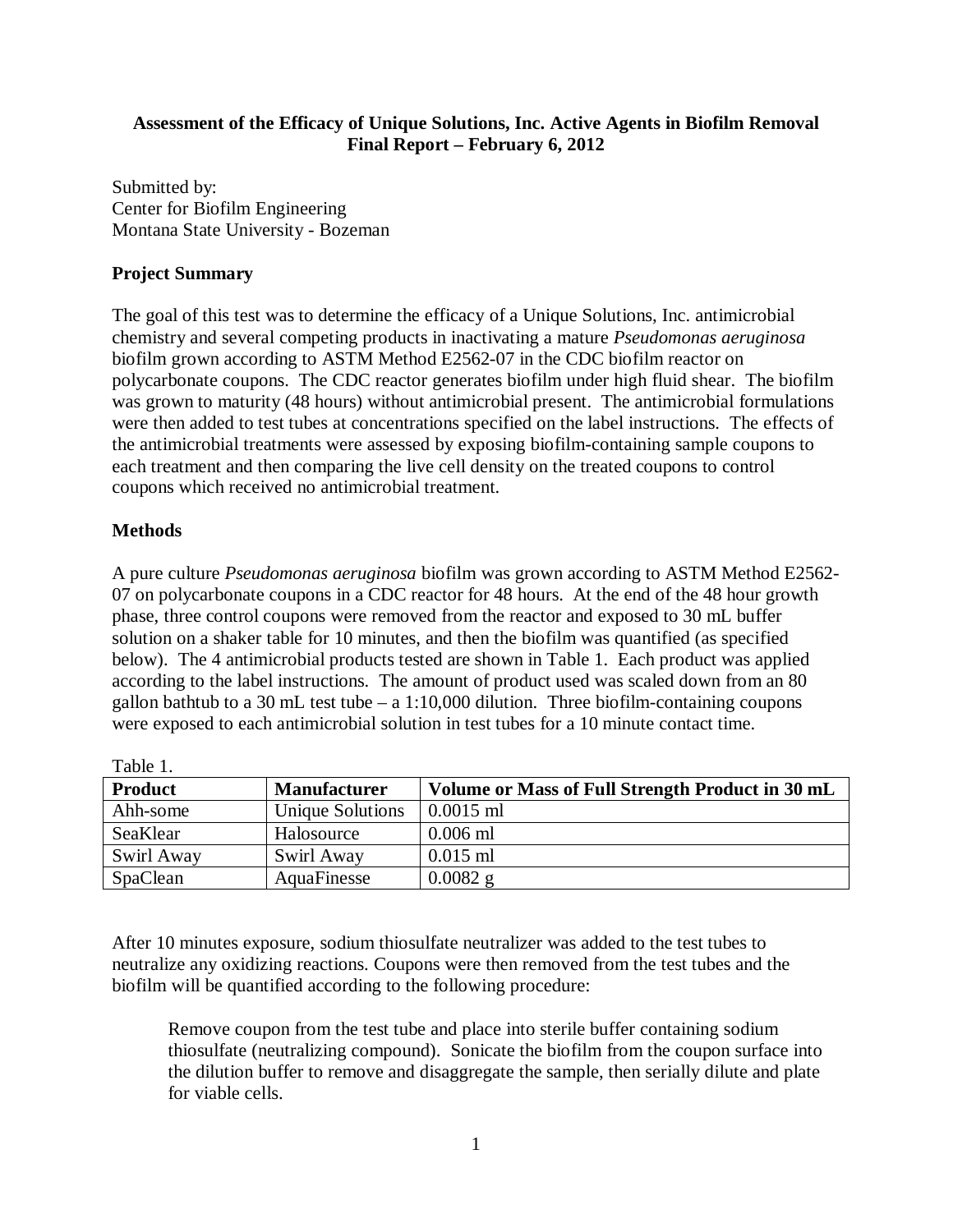The mean log reduction in viable cells was then calculated for each treatment by subtracting the treated coupon mean log density from the control coupon mean log density for each treatment.

## **Results**

The mean log density of viable organisms enumerated from coupons following treatment is shown in Table 1. Also shown is the standard deviation of the measurement and the log reduction that each treatment resulted in relative to the control coupons. This information is also shown graphically in Figures 1 and 2. The 4 treatments tested ranged in efficacy from a 1.5 log reduction for Ahh-some to 0.12 LR for SwirlAway, the least effective treatment in biofilm viable cell reduction.

| <b>Treatment</b>       | <b>Avg. Log Density</b><br>$(CFU/cm^2)$ | <b>Standard Deviation of Log</b><br>Density (CFU/cm^2) | Log<br><b>Reduction</b> |
|------------------------|-----------------------------------------|--------------------------------------------------------|-------------------------|
| Ahh-some               | 7.12                                    | 0.35                                                   | 1.51                    |
| SeaKlear               | 8.48                                    | 0.16                                                   | 0.14                    |
| SwirlAway              | 8.51                                    | 0.03                                                   | 0.12                    |
| AquaFinesse SpaClean   | 8.49                                    | 0.05                                                   | 0.14                    |
| Control - No Treatment | 8.63                                    | 0.03                                                   | N/A                     |

Table 1. Log density of viable organisms for all treatments.

The 1.51 log reduction measured in Ahh-some represents a 96.88% reduction in live organisms measured on the coupon surface.